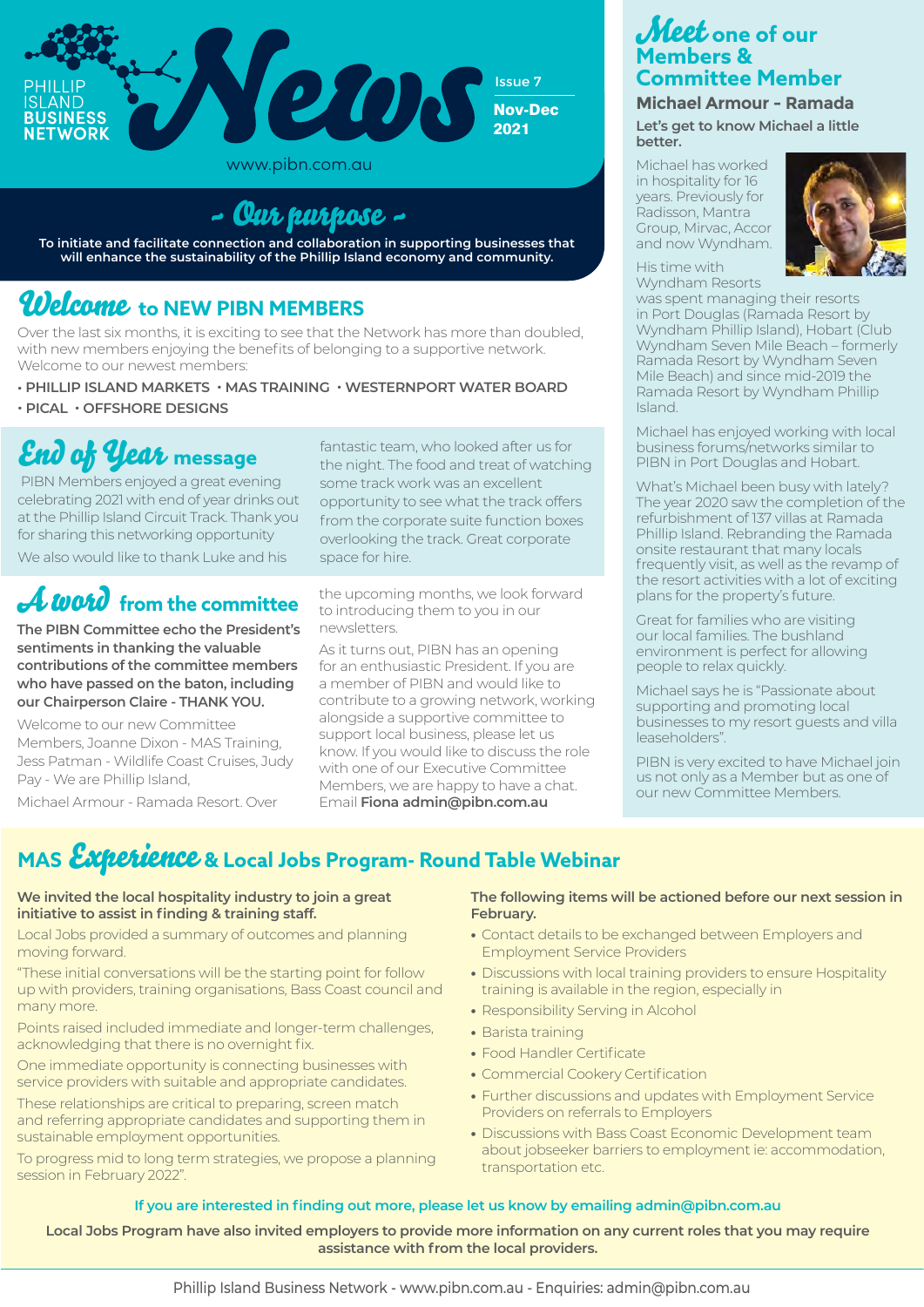# Presidents Report

**As chair of the Phillip Island Business Network, I am delighted to reflect on the 2020-2021 office year, and all that has been achieved.**

It has been an honour to work with the first PIBN Board and Marketing & Administration Officer Fiona Van Meurs this year, and I know the organisation is in a fantastic place going forward.

This report highlights PIBN's milestones, achievements and challenges over the past year.

This year, like all of our member businesses, we have been confronted with unexpected and rapid challenges, including cancelled and changed events and often changing restrictions to communicate related to the pandemic. Despite this and their business challenges, our volunteer committee continued to show up with a tremendous amount of effort in supporting our members. With the appointment of Fiona Van Meurs, we were able to work actively in supporting our local businesses.

This year has been the first full year of operation of the Phillip Island Chamber of Commerce following an administration period. Our diverse committee now includes representation from major stakeholder groups and businesses North Pier Hotel, Coastal View Financial Services, Ripples' n' Tonic, A Maze'N Things, Bass Coast Shire, Flowers of Phillip Island, Destination Phillip Island, Phillip Island Grand Prix Circuit, Phillip Island Nature Parks SMAC Advertising and Wildlife Coast Cruises.

 They all proudly represent you as a professional, productive, respectful, development-focused group. They were supported by the genuinely warm, caring, productive and intelligent Marketing & Administration Officer Fiona Van Meurs. This vital organisation has fantastic growth ahead with this team and will be shortly completing a Strategic Planning Day to consolidate the organisation's vision



and direction. We invite members to be involved in this process and have input into the organisation's direction through our online survey and by nominating yourself to attend the strategic day. We began a large portion of this year restarting the organisation, building our prospectus, policies, processes, website, social media and all of our print materials. A big thank you to committee member Shane Mclaren of SMAC advertising, who created our fresh new materials and is clear, fast and immediately on brand to work with. We were greatly supported by Jaquelina Alves-Ferreira during the rebuilding process, who worked heavily with us through her 'Working for Victoria' role with Bass Coast Shire.

We also spent much of the early term consulting and representing our members during the planning of Outdoor Dining. A huge amount of volunteer hours went into meetings, consultations and feedback processes, and it is important to acknowledge the committee for their dedication and time during this process, even as their own businesses were dealing with their own set of pandemic challenges.

Midway through this term, with thanks to the Department of Job's, Precincts and Regions, we were successful in securing a Business Chambers and Traders groups grant. We have been rolling this out as part of our "Reconnect, Resurrect and

Reincarnate" strategy which included dealing with aggressive behaviours workshops, postponed small business mentoring sessions as well as providing us with the means to get out and connect with more and more businesses.

With the appointment of Fiona Van Meurs in May this year we have seen the organisation now transition to an operational and consistent business network with the return of our regular and very informative newsletters, an increase in members and a number of fantastic informative and connecting events both online and in person. We have worked consistently on regularly connecting in person with members, stakeholders and PIBN representation on several external committees.

Thank you to Geoff (A Maze'N Things), John (Wildlife Coast Cruises) and Kate (Phillip Island Nature Parks), who stayed on after their period as administrators to help the Network restart - the organisation would not exist in its present form without your efforts.

Thank you also to Jo (Flowers of Phillip Island) and Shane (SMAC Advertising) for your time and work with the committee this office year.

You will all be missed, and we wish you all the best in the future.

Most importantly, thank you to our members for your support of PIBN, each other, and our unique region in a truly testing time. I can move on from my role as chair knowing that you are supported by each other, a fantastic committee and Marketing & Administration Officer. Thank you all for representing what makes Phillip Island truly special, and I very much look forward to a bright and productive year ahead in business alongside all of you!

### **Claire Sawatzky**

**Outgoing Chairperson - Phillip Island Business Network Barefoot Potential** 

# Annual **Strategic Planning Day**

**PIBN newest Committee Members had the opportunity to join existing members for a successful Strategic Planning Day held out at the Penguin Parade Education Rooms with Andy Rooke mentoring the event. (I would like to add it is a modern, well-equipped meeting venue with excellent catering - be sure to keep them in mind for your next event).** 

Exciting discussions around improvement and opportunities were workshopped for committee members to contribute positively and proactively moving

forward into 2022. A defined purpose was adopted, with all committee members eager to achieve outcomes.

PIBN's purpose is "To initiate and facilitate connection and collaboration in supporting businesses that will enhance the sustainability of the Phillip Island economy and community".

We anticipate February will see our first b2b of 2022 themed around sustainability and how local businesses can improve environmental practices. We have two local businesses/groups lined up to share some exciting ways they are doing their bit. We look forward to having them present. More details on this session later.

We would love to hear how your business or staff contribute to a sustainable future. Can we share your efforts in our newsletter? Are you a pick up or drop off point for a recyclable product/s.

One of our newest committee members suggested pooling together and bulk buying sustainable consumables! There are many great ideas, but we need your ideas and support to help each other. Let's get these discussions happening.

Have you joined our Members only facebook page? Engage with fellow members.

Visit - **Phillip Island Business Network Members.**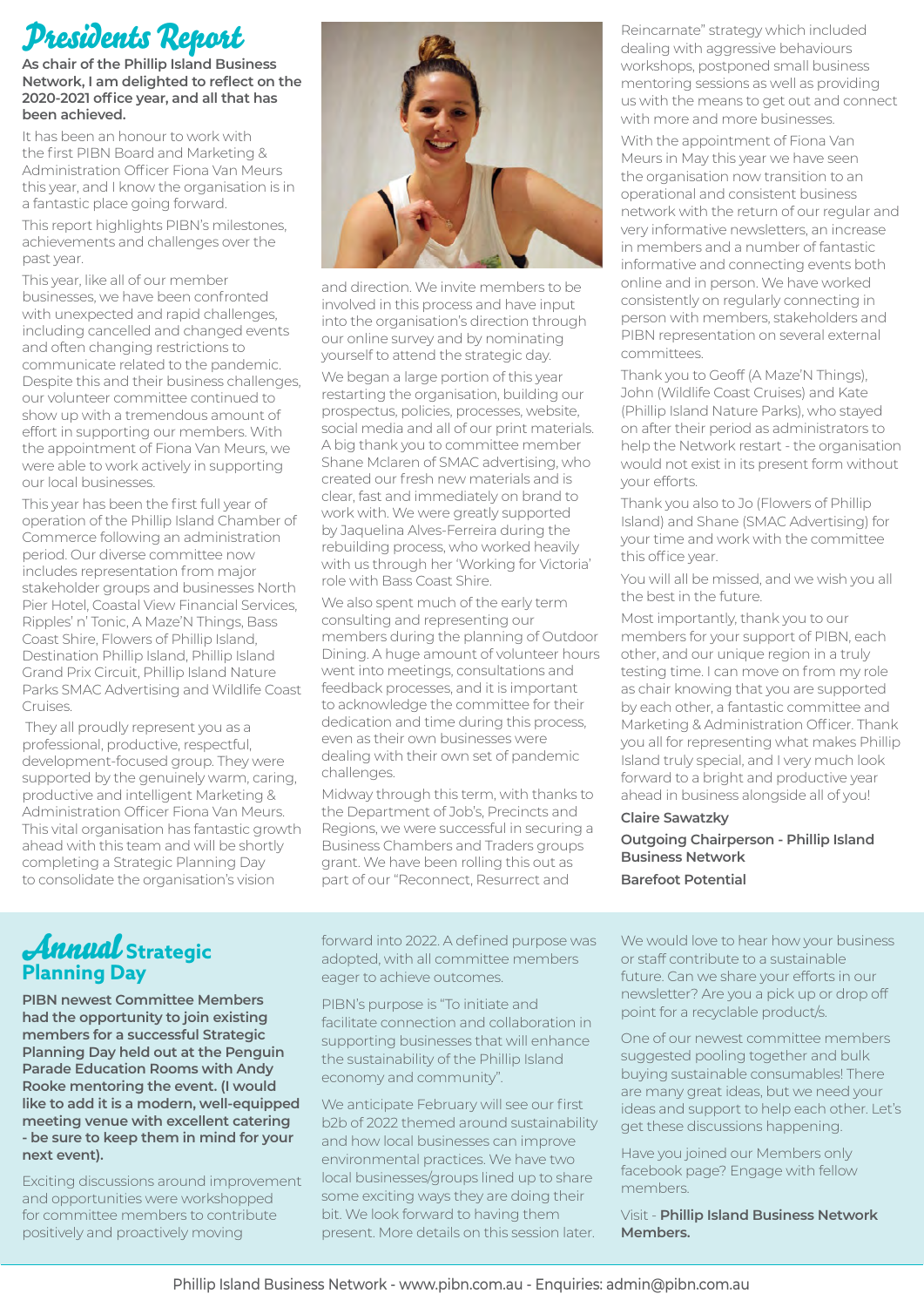# Get behind **our local business owners**

**A new, limited edition coffee table cookbook dedicated to farmers and chefs of Phillip Island and Bass Coast was launched this week.**

The book, called Over the Bridge, is the first of its kind for the area and features more than 30 stories, recipes and hundreds of photos, including landscape shots of the island and surrounding ocean.

Farmers interviewed include Phillip Island Strawberries' Roger Morris, who

innovatively grows the fruit with one arm, following a horrific workplace accident. Other stories have a keen surfing family, the Bismires of Cape Woolamai, who runs Ocean Reach Brewing and even source saltwater from their favourite surf break to use in one of their beers.

On the mainland, there is a Grantville truffle producer, a self-sufficient garlic and vegetable grower, and Bassine Speciality Cheeses' Glen Bisognin, who gives an insight into the tough job of dairy farming.

Over the Bridge has been produced by a new publishing arm of the Advertiser, called Chicory Publishing. It was designed on Phillip Island and printed in Melbourne, using sustainable paper stock.

Author Sarah Hudson worked with photographer Steph Thornborrow over the past year to interview and photograph passionate foodies from across the area.

Sarah said the 200+ page book offered a different perspective on the island and waterline communities for locals and visitors alike, which is not often seen or celebrated.



**Purchase online at:** www.pisra.com.au/over-thebridge

# Workshops **& events**

- **•** February Second round table discussion with Local Jobs and MAS Experience DTC
- **•** Late February DTC B2B opportunity
- **•** ATEC and Ecotourism Australia present 'How to make sustainability your business.'

#### **Presented by Nadine Schramm, Ecotourism Australia**

This two-part sustainability training program is available on-demand through the ATEC Academy online learning platform. Register to access the learning videos and practical resources, including the Sustainability Checklist for short, medium and long term goal planning.

**•** Following the self-directed training webinars, registrants will be invited to a live Q&A session with ATEC and Ecotourism Australia

**Email:** development@atec.net.au for more details

## **Helpful links**

#### **Bass Coast Employment Services APM Employment Services** Rebecca Waterson

rebecca.waterson@apm.net.au 0419 906 388

**Workways John Harbour** jharbour@workways.com.au

## 0457 442 547

turnover of at least 30% due to COVID-19.

#### **Commercial Tenancy Relief Scheme** The Commercial Tenancy Relief Scheme has been reintroduced by the Victorian Government to alleviate the financial hardship faced by tenants and landlords as a result of the COVID-19 pandemic. The Scheme will be available to businesses with an annual turnover of less than \$50 million that have suffered a decline in

## **AtWork**

Lyndal Mitchell lmitchell@atworkaustralia.com.au 0439 901 535

### **Max Employment**

Colleen Gilbee wonthaggi@maxemployment.com.au 03 5671 4975

**Qualify Training** Emma Waghorne emma@qualifytraining.com.au 0417 485 819

#### **Mission Australia** Kate Brierley

BrierleyK@missionaustralia.com.au 0491 147 426

### **Virtual Mentor Session**

Business Victoria offers free online mentoring sessions to help you start or grow your small business. Available Monday to Friday, the one-on-one mentoring sessions will provide information on your business idea or how to grow your existing business.

Applications close 11:59 pm, 15 January 2022, or when funds are exhausted.

# Look out **for your 2022 members sticker in the mail.**

Please display these proudly on your place of business identifying you as a valued PIBN Member.



## **TO APPLY FOR MEMBERSHIP** visit

www.pibn.com.au or contact Fiona at: admin@pibn.com.au

Would you like to have your business supported by additional sponsorship opportunities? Take out a Platinum Membership.